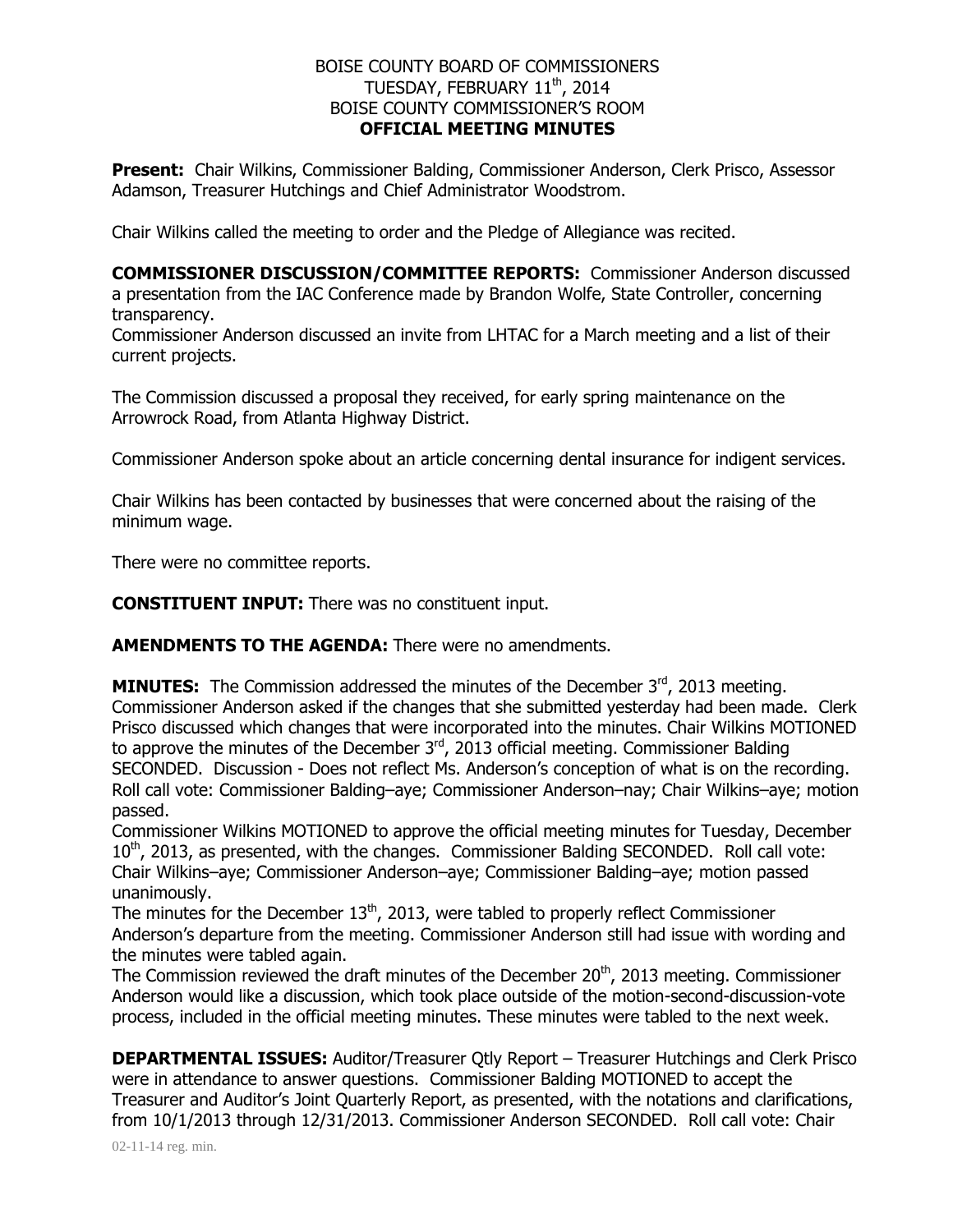Wilkins–aye; Commissioner Anderson–aye; Commissioner Balding–aye; motion passed unanimously.

P&Z Dept: clarification of specific job duties, in regard to set back variances. Rora Canody and Mindy Dorau were in attendance and provided information on this issue. A new reporting format was discussed with the Board.

Emergency Management Services: John Roberts discussed the proposed purchase of a used generator with the Board.

Mr. Roberts reported on his attendance at the Mass Fatality Exercise in Boise.

Mr. Roberts informed the Commission that he is going to be changing his "furlough" dates for April 5 – May 5, 2014, in order for him to participate in an LEPC exercise.

Mr. Roberts handed out a document to the Commission regarding an opportunity to acquire resources/supplies that might be needed in a first responder situation, within the first few hours. The cost of the items is a permissible purchase from Bureau of Homeland Security.

Bill Jones, Road Department Superintendent, spoke to the Commission regarding work that has been requested for the Road Rally mass gathering event.

**CONTRACTS/AGREEMENTS/GRANTS:** A document that provides a due date for proposals of using Title II funding, to the South West RAC, was discussed. Letters of support for proposals will be addressed at the Board meeting of March  $11<sup>th</sup>$ , 2014.

## **DEMAND WARRANTS:** There were none.

**INDIGENT:** Chair Wilkins MOTIONED to go into executive session under I.C. 67-2345(1)(d), to discuss the following cases: 13-06-B, 14-01-A, 14-01-C and 14-01-E. Commissioner Balding SECONDED. Roll call vote: Chair Wilkins–aye; Commissioner Anderson–aye; Commissioner Balding–aye; motion passed unanimously. Coming out of executive session, Chair Wilkins MOTIONED to approve on case 13-06-B - the release of lien, to approve case 14-01-C as the Board received the documentation that was requested, to approve case 14-01-A, which is for a medical, and to approve case 14-01-E, which is a non-medical, in the amount of \$709.30. Commissioner Balding SECONDED**.** Roll call vote: Chair Wilkins – aye; Commissioner Anderson – aye; Commissioner Balding – aye, motion passed unanimously.

Chair Wilkins MOTIONED to approve the Memorandum of Understanding between the Department of Health & Welfare, the Division of Health & Welfare and Boise County, as presented. Commissioner Balding SECONDED. Discussion: Commissioner Anderson stated it is for the use of the Idaho Eligibility System. Roll call vote: Chair Wilkins–aye; Commissioner Anderson–aye; Commissioner Balding–aye; motion passed unanimously.

**PA ISSUES:** The Prosecutor discussed the email received from Alan Lake, Atlanta Highway District, regarding spring maintenance work on Arrow Rock Road, no action was taken. Prosecutor Gee updated the Board on recent discussions he has had with the Idaho City legal counsel, including the Idaho City Area of Impact.

Prosecutor Gee discussed the Idaho City Ambulance (EBCAD) building lease with the City of Idaho City. The City's attorney stated that the City of Idaho City will be covering the insurance premiums for the building.

Prosecutor Gee updated the Board on the Mores Creek property owned by the County. The parties involved are hoping to close the sale on or before February  $24<sup>th</sup>$ , 2014.

Chair Wilkins MOTIONED to go into executive session under I.C. 67-2345(1)(f), pending litigation, 67-2345(1)(b), under personnel, and 67-2345(1)(a), at the request of the Prosecutor.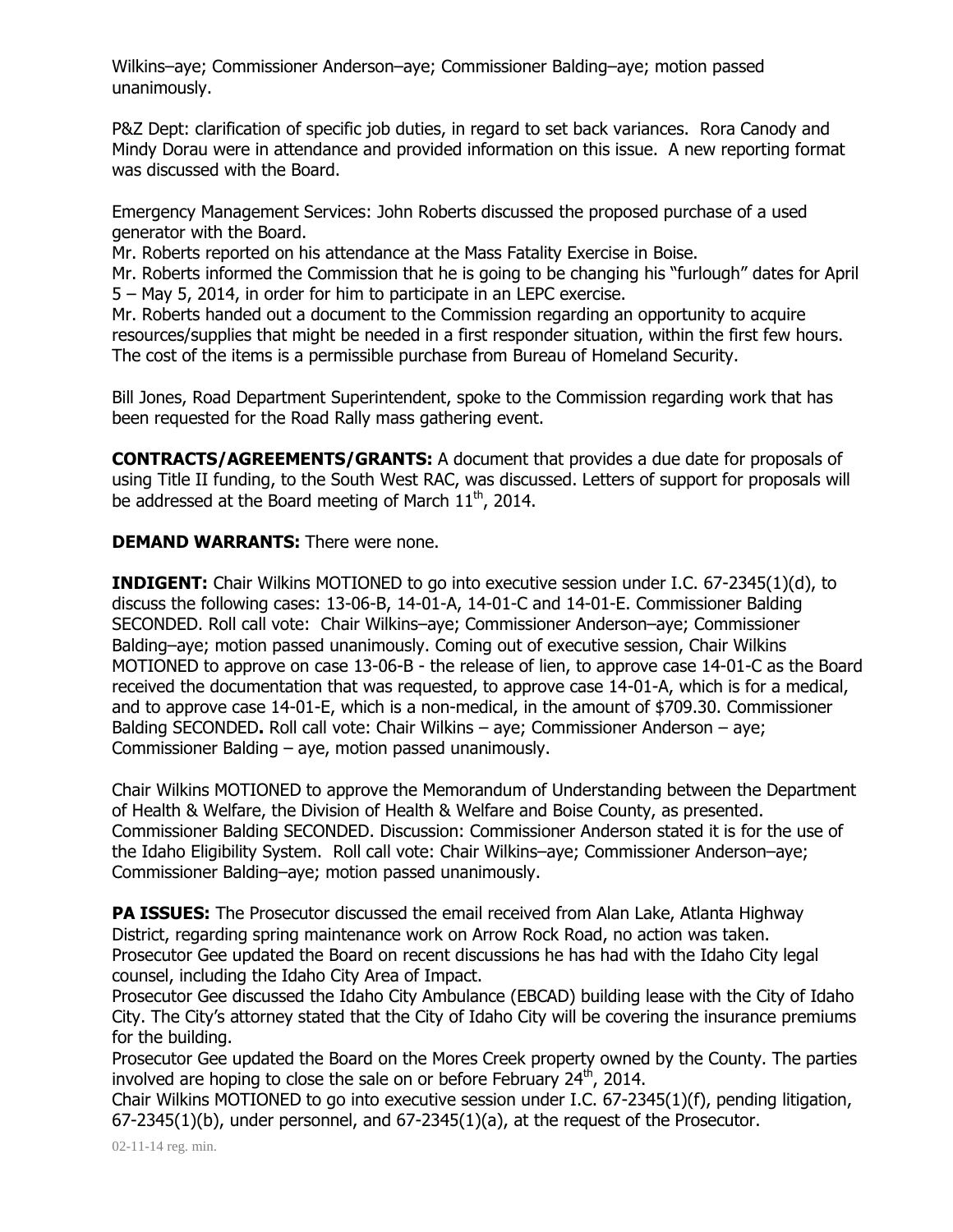Commissioner Balding SECONDED. Roll call vote: Chair Wilkins–aye; Commissioner Anderson–aye; Commissioner Balding–aye; motion passed unanimously.

Chair Wilkins, coming out of executive session for I.C. 67-2345(1)(f), pending litigation, 67- 2345(1)(b) and 67-2345(1)(a), stated that the Assessor's Office was given a directive and to get back to the Board and the Road Department (Superintendent) was given a directive and to get back to the Board and no action was taken.

**BILLS:** Commissioner Balding MOTIONED to approve the Claims Approval Report in the amount of \$86,506.00, for the date of February 11, 2014. Commissioner Anderson SECONDED, with the statement that certain amounts have yet to be recoded (i.e. reclassified). Roll call vote: Chair Wilkins–aye; Commissioner Anderson–aye; Commissioner Balding–aye; motion passed unanimously.

| General Fund               | \$ | 5.303.12  | Solid Waste             |     | 3,595.31  |
|----------------------------|----|-----------|-------------------------|-----|-----------|
| Road & Bridge              | \$ | 15,046.99 | Weeds                   |     | 468.11    |
| Justice Fund               | S  | 14,413.15 | E911                    | S.  | 16,535.14 |
| <b>EBCA</b>                | S  | 4.550.56  | Snowmobile IC8-A        | S   | 985.50    |
| <b>District Court</b>      | S  | 6.619.75  | <b>Sheriff's Vessel</b> | \$. | 132.97    |
| Indigent                   | S  | 4,222.99  | <b>Revaluation</b>      | S   | 275.06    |
| <b>Health Preventative</b> | S. | 17,425.00 |                         |     |           |

**ADMINISTRATIVE PROCEDURES POLICY:** The Board discussed a draft document which contained revisions suggested by Commissioner Anderson. Clerk Prisco expressed concern over the appropriateness of a resolution (i.e. Boise County policy) over the document, as some of the procedures relate only to the Clerk's Office. Chair Wilkins suggested, and Clerk Prisco agreed, to sit down later in the week and discuss which items to carve out for resolution purposes.

**MASS GATHERING ORDINANCE REVIEW:** John Roberts discussed the most recent draft of the Mass Gathering Ordinance revisions with the Board and Prosecutor Gee.

**COMPREHENSIVE PLAN DISCUSSION:** P&Z Department, Rora Canody, spoke to the Board about the land use map. After discussion, the matter was tabled to a further date.

## **MISCELLANEOUS & CORRESPONDENCE:**

 Chair Wilkins opened the two bids that were received for the Power Security Project Request for Quote.  $1<sup>st</sup>$  bid – White Electric - Matt White, the following were provided in the bid package: Certificate of Liability, Public Works License, Contractor's License, Scope of Work (5 locations) addendums 1 & 2, Boise County Courthouse and Public Safety Building, Centerville Community Center, Idaho City Senior Center and Placerville Ambulance building. This bid is for \$71,675.

2<sup>nd</sup> bid – Mountain Power Electrical Contractors – Sean Nelson, paperwork includes synopsis on qualifications, etc. Broken out by each site: Boise County Courthouse, Public Safety Building, Centerville Community Center, Placerville Ambulance building. Certificate of Liability was included. The bid is for \$49,800. Installation to be completed by May 2, 2014. Exclusions and clarifications: there will be Idaho Power utility fees assessed directly to Boise County for the project, Idaho Power has not yet determined what these fees will be but will contact Boise County once these fees are determined, does not include generator fuel and all work to be done during regular business hours when possible.